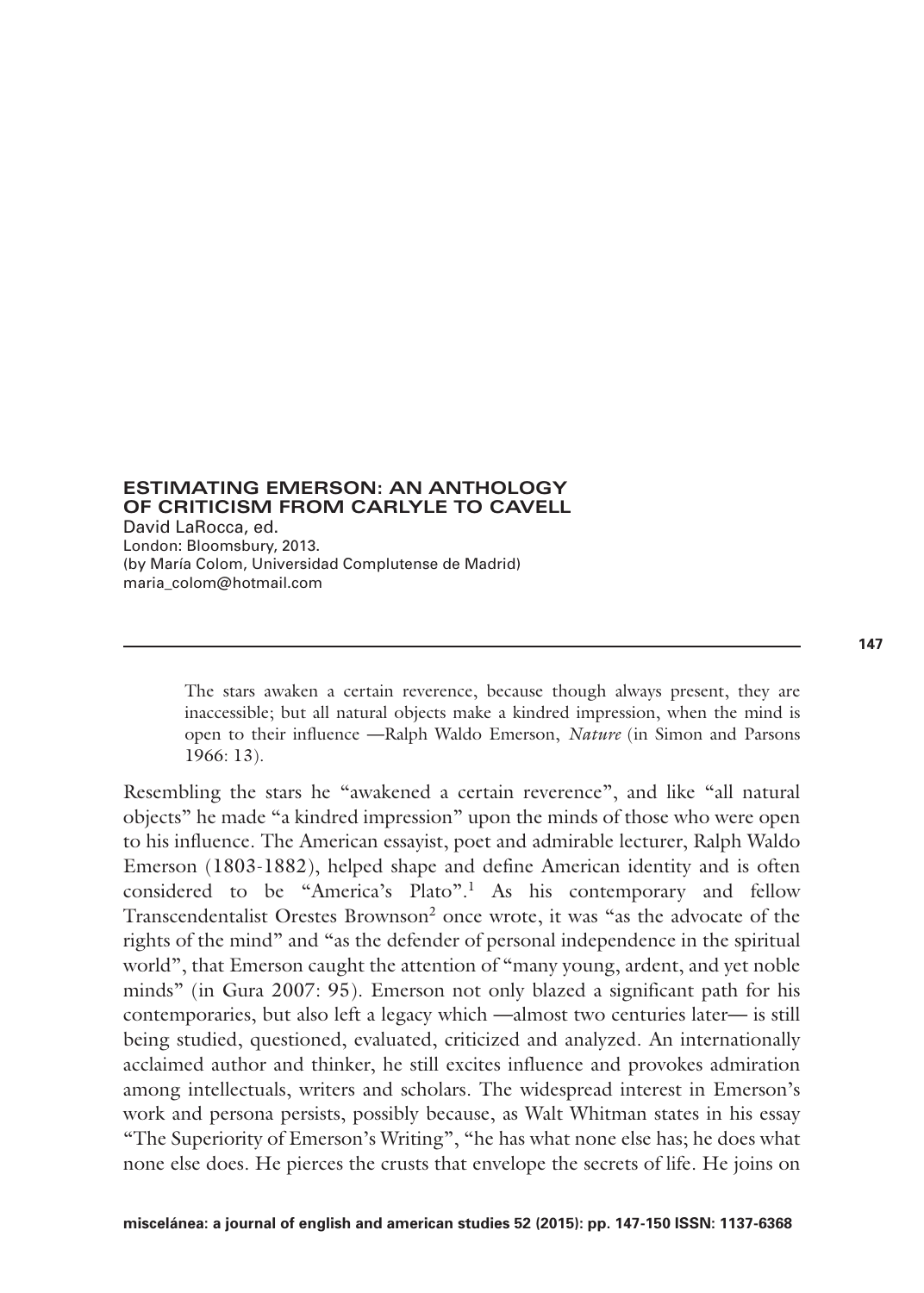#### **Reviews**

equal terms the few great sages and original seers. He represents the freeman, America, the individual" (LaRocca 2013: 177).

*Estimating Emerson: an Anthology of Criticism from Carlyle to Cavell* edited by David LaRocca, brings together classic and contemporary critical miscellaneous texts on Emerson, written by a range of renowned critics and observers of literary history. *Estimating Emerson* is the first anthology of criticism which, on the one hand, compiles so many articles written over a period of 174 years, and on the other hand, gathers the various comments, interpretations and analyses written on Emerson by 67 of the world's most celebrated authors. From Thomas Carlyle to Stanley Cavell, and including Edgar Allan Poe, Charles Dickens, Herman Melville, Charles Baudelaire, Walt Whitman, Henry James, Friedrich Nietzsche, Marcel Proust, Virginia Woolf, T.S. Eliot, Jorge Luis Borges, Harold Bloom and Charles Bernstein, to mention only a few of the authors who come together across time in *Estimating Emerson*. Although the texts and authors that make up this critical anthology are brought together as a result of having Emerson as the focus of attention, the book not only proves interesting and necessary for scholars interested in Emerson, but is also of interest to scholars and readers of the literary periods covered in general, due to the outstanding quality of its articles.

Given that so many memorable classic and contemporary authors have paid attention to Emerson, LaRocca is led to wonder in his introduction to the book: "Why have so many notable writers taken their interest in Ralph Waldo Emerson's work beyond private admiration –or irritation– and chosen to write essays, critical remarks, and other forms of prose as well as poetry that name, engage, correct and clarify, and often celebrate his writing?" (1). *Estimating Emerson* may perhaps not fully answer this question. Nonetheless, this volume does shed light upon Emerson's long-lasting significance and helps illuminate and simplify the pathway to a better understanding of Emerson's heritage and the reasons why he has been so widely celebrated. As LaRocca explains:

The present volume may form a partial reply, or by the sheer extent and diversity of comments on Emerson it may create a deeper mystery, a more pressing desire to understand how Emerson's writing provoked and persuaded so many exceptional writers to single out his work for approbation and critique, to fathom the pleasure and difficulty of inheriting his work, and more generally to estimate Emerson's singular contribution. (1)

The editing and formatting of an anthology as large and complex as *Estimating Emerson* is beset with decision-making and LaRocca broadly explains in the introduction his criterion for selecting authors and texts: "a criterion that blends an author's prominence-at-the-time-of-composition with the impression his criticism made on the forms and features of criticism that followed his work" (3).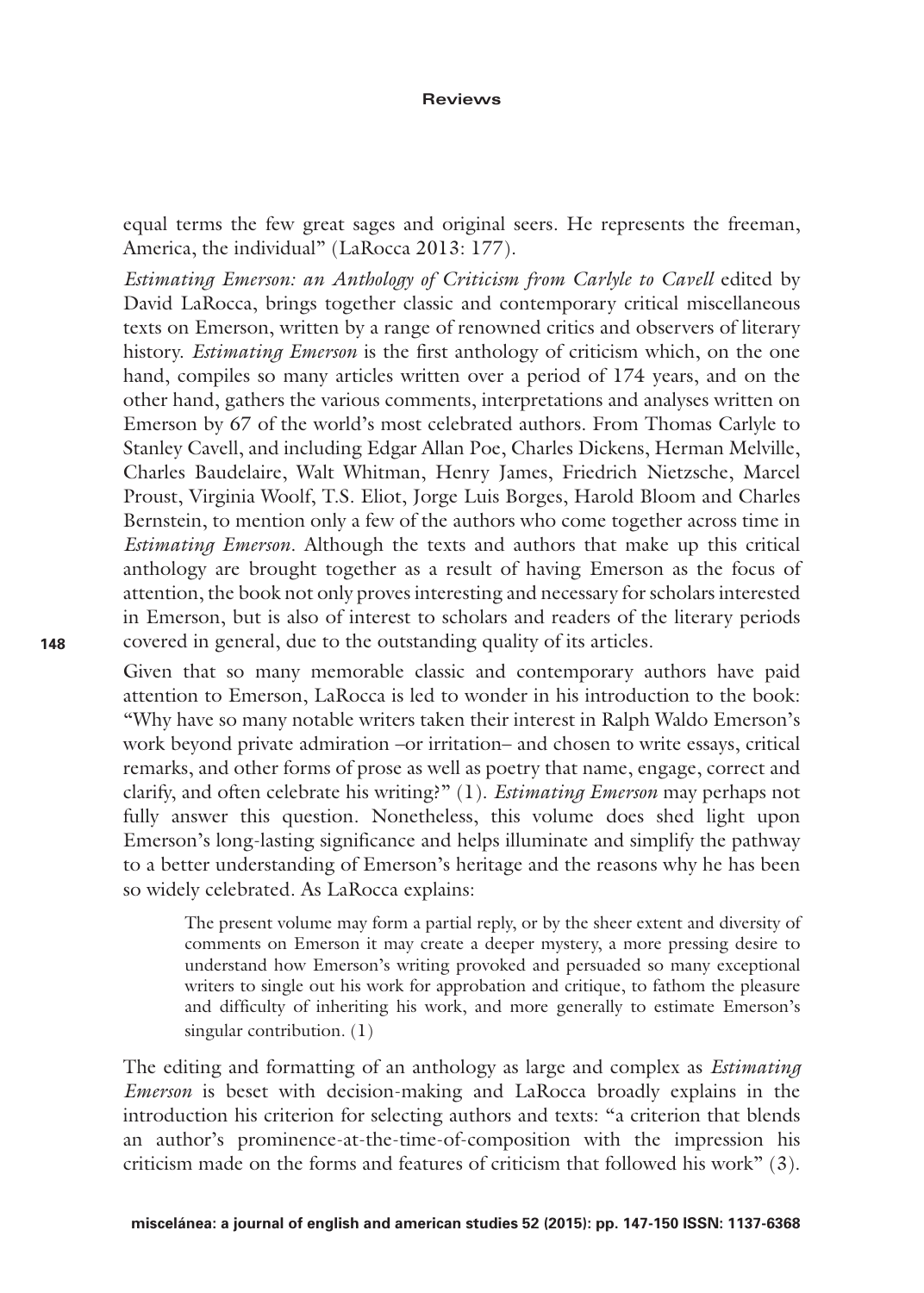#### **Reviews**

The volume is divided thus into eight periods that cover 174 years altogether, starting with the year 1834 **—**the date of the text which opens the anthology, Thomas Carlyle's "Preface by the Editor to *Essays, First Series*"**—** and ending in the year 2008. LaRocca's short biography for each of the authors that make up the anthology performs a useful service for readers by contextualizing the range of texts on display.

The three periods that cover the nineteenth century **—**1834-1860; 1861-1880 and 1881-1900**—** are inaugurated by Thomas Carlyle's texts "Preface by the Editor to *Essays, First Series*" and "Letters to Emerson" and conclude with three texts by Friedrich Nietzsche taken from "Schopenhauer as Educator in *Untimely Meditations*", from *The Gay Science* and from "Raids of an Untimely Man in *Twilight of the Idols*", respectively. In these different periods belonging to the nineteenth century one finds texts by some of Emerson's contemporaries: Henry David Thoreau (1817-1862), Nathaniel Hawthorne (1804-1864), Edgar Allan Poe (1809-1849), Charles Dickens (1812-1870), Margaret Fuller (1810-1850), Herman Melville (1819-1891), Charles Baudelaire (1821-1867), Walt Whitman (1819-1892), Matthew Arnold (1822-1888) and Henry James senior (1843- 1916), among others. One can find texts as diverse as these short examples: in Hawthorne's "Letter to Emerson" one reads, "My dear Emerson, I thank you for your book, which reached me a week or two ago […]. Undoubtedly, these are the truest pages that have yet been written, about this country" (44). In Melville's "Letter to Lemuel Shaw", one reads: "Nay, I do not oscillate in Emerson's rainbow, but prefer rather to hang myself in my own halter that swing in any other man's swing" (103).

The twentieth century is divided into five different periods and the last period includes the first eight years of the twenty-first century, starting in 1901 and ending in 2008 with three texts by Stanley Cavell. The twentieth century combines texts from John Dewey (1859-1952), George Santayana (1863-1952), Marcel Proust (1871-1922), Virginia Woolf (1882-1941), T.S. Eliot (1888-1965), D.H. Lawrence (1885-1930), F.O. Matthiessen (1902-1950), Robert Frost (1874- 1963), Jorge Luis Borges (1899-1986), Harold Bloom (1930-) and Cornel West (1953-), to name a few. Among the miscellaneous texts –both prose and poetry– included in this period, one can find the poem 'Emerson', dedicated to Emerson by the Argentinean writer Jorge Luis Borges (478):

Closing the heavy volume of Montaigne, The tall New Englander goes out Into an evening which exalts the fields. It is a pleasure worth no less than reading. He walks towards the final sloping of the sun, Towards the landscape's gilded edge;